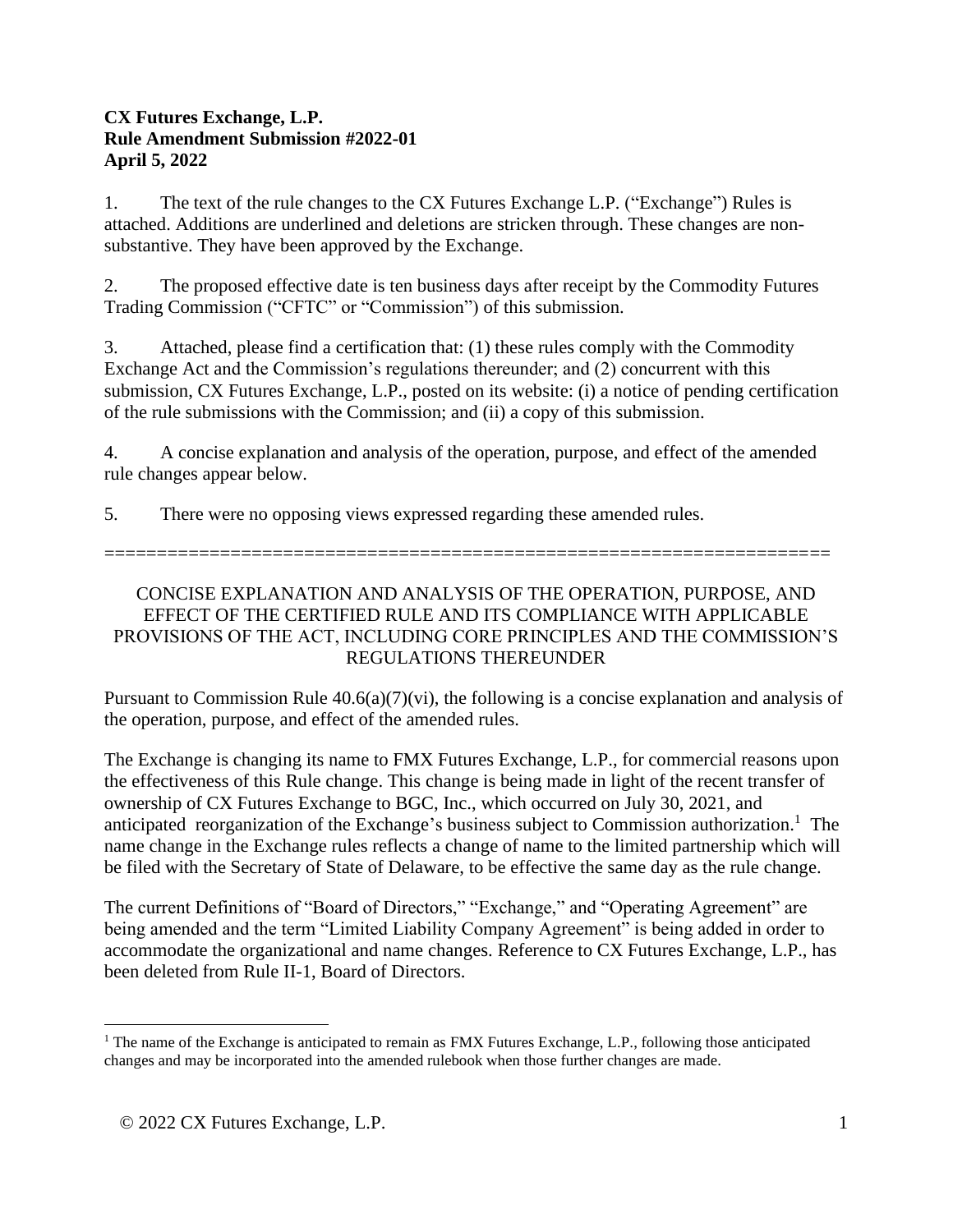The title of the rulebook is being changed to FMX FUTURES EXCHANGE, L.P. RULES. Since the definition of "Exchange" in the Rules is being changed to FMX Futures Exchange, L.P., he current operation is being named "CX Division."

A copy of the title page showing the changes is also included with this submission.

"CX" continues to appear as a term in the Rules since the names of the CX Direct Trading System and CX Clearinghouse, L.P., have not been changed.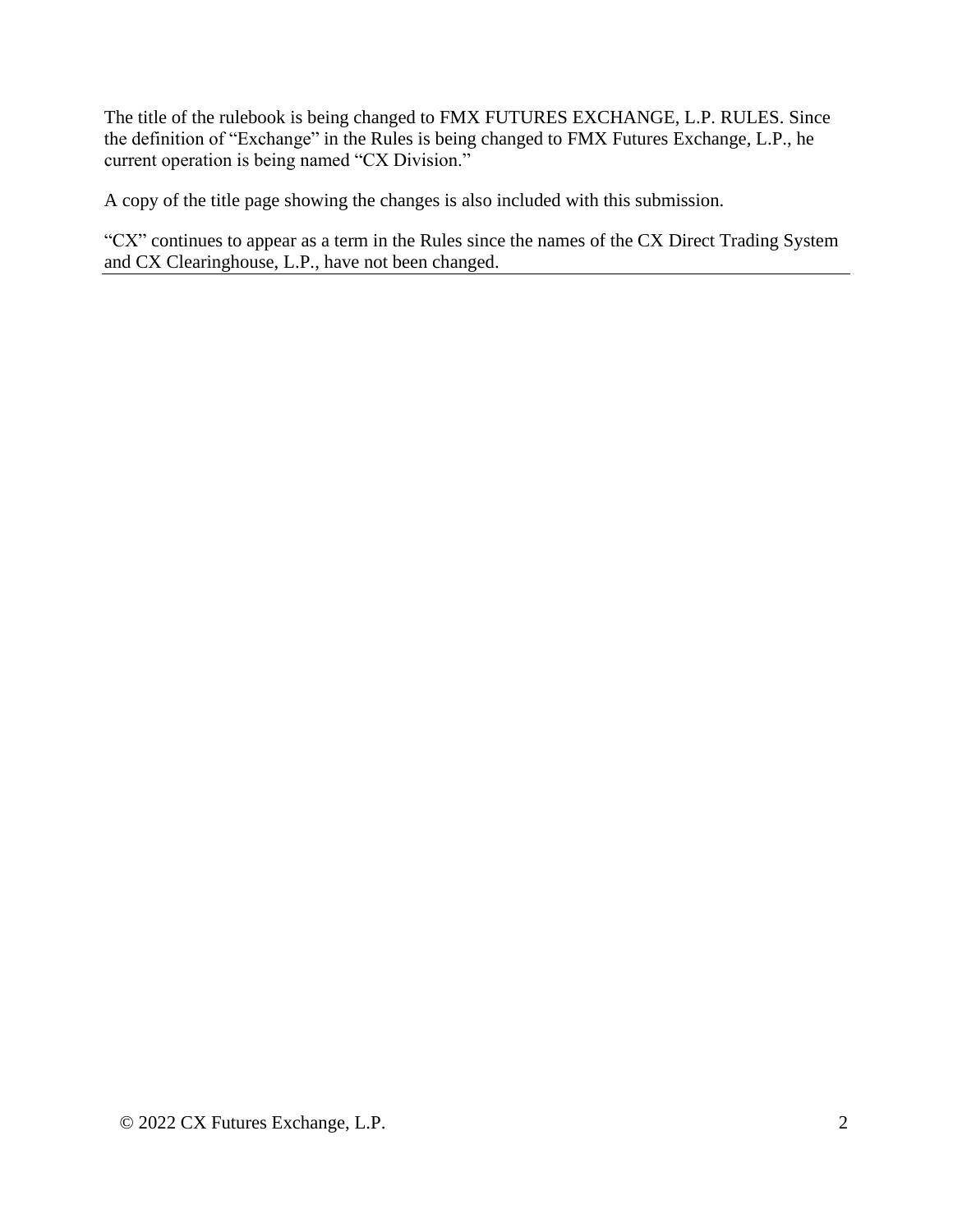# CERTIFICATIONS PURSUANT TO SECTION 5c OF THE COMMODITY EXCHANGE ACT, 7 U.S.C. §7A-2 AND COMMODITY FUTURES TRADING COMMISSION RULE 40.6, 17 C.F.R. §40.6

I hereby certify that:

(1) the amended Rules below comply with the Commodity Exchange Act, and the Commodity Futures Trading Commission's regulations thereunder; and

(2) concurrent with this submission, CX Futures Exchange, L.P. posted on its website: (a) a notice of pending certification of the above Rules with the Commission; and (b) a copy of this submission.

 $\frac{1}{2}$ 

By: Thomas Thompson

Title: Chief Compliance Officer

Date: April 5, 2022